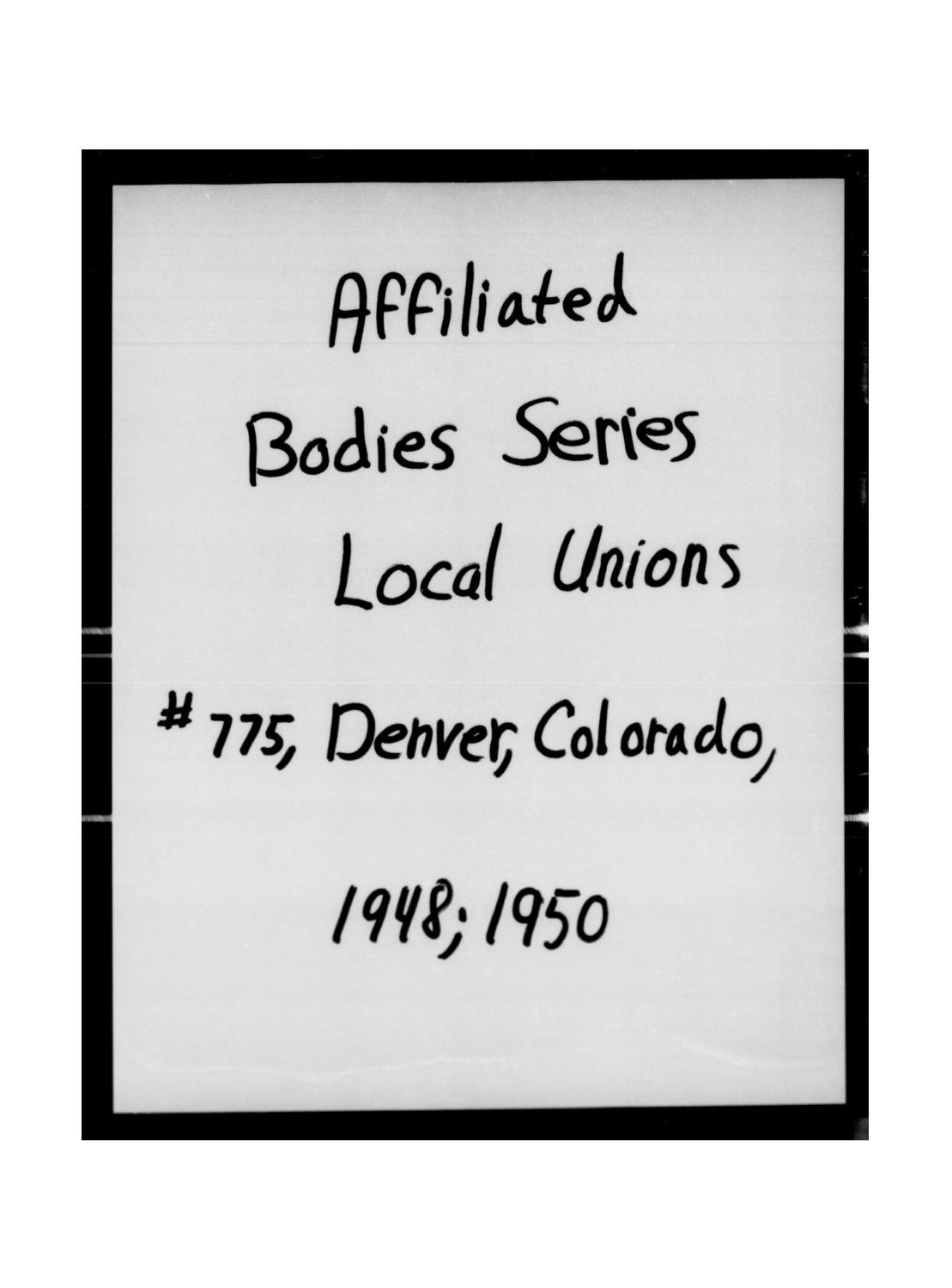May 27, 1948

 $5$ "

 $5 - 25.48$ 

Ray E. Bowen, Sec'y-Treasurer Local Union No. 775. 1356 Bannock St., Denver 4, Colo.

Dear Sir and Brother,

Can you advise this office as to the whereabouts of Wayne H. Swartout. We have been advised that he transferred into your Local Union from Local No. 958 of Minneapolis. We will appreciate an immediate answer.

Fraternally yours,

G**FM/***A***Mb** AIRMAIL

AUDIO

**DO YOU** 

GALE t. MURRIN, **GENERAL**  OHOAXIZER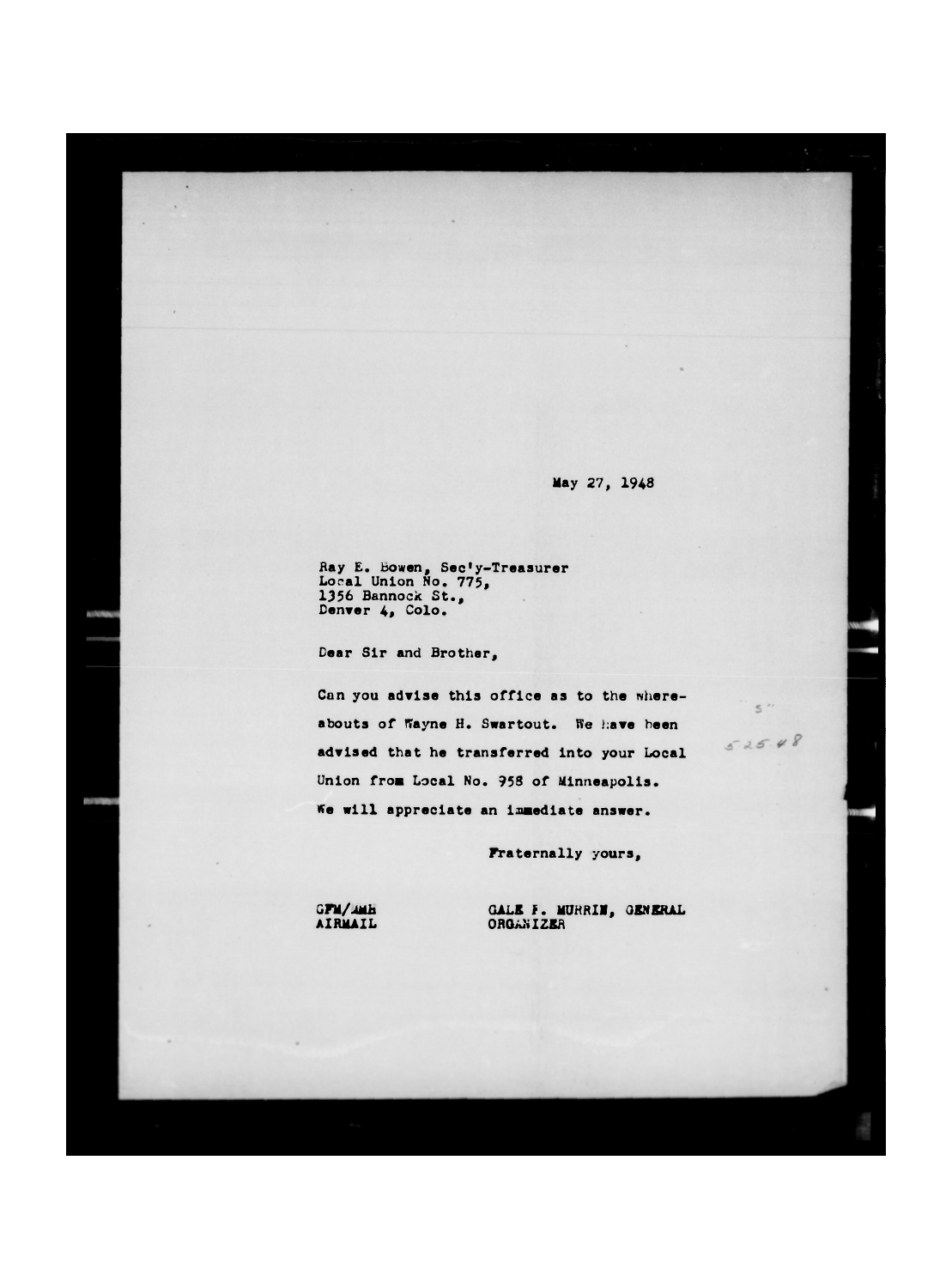